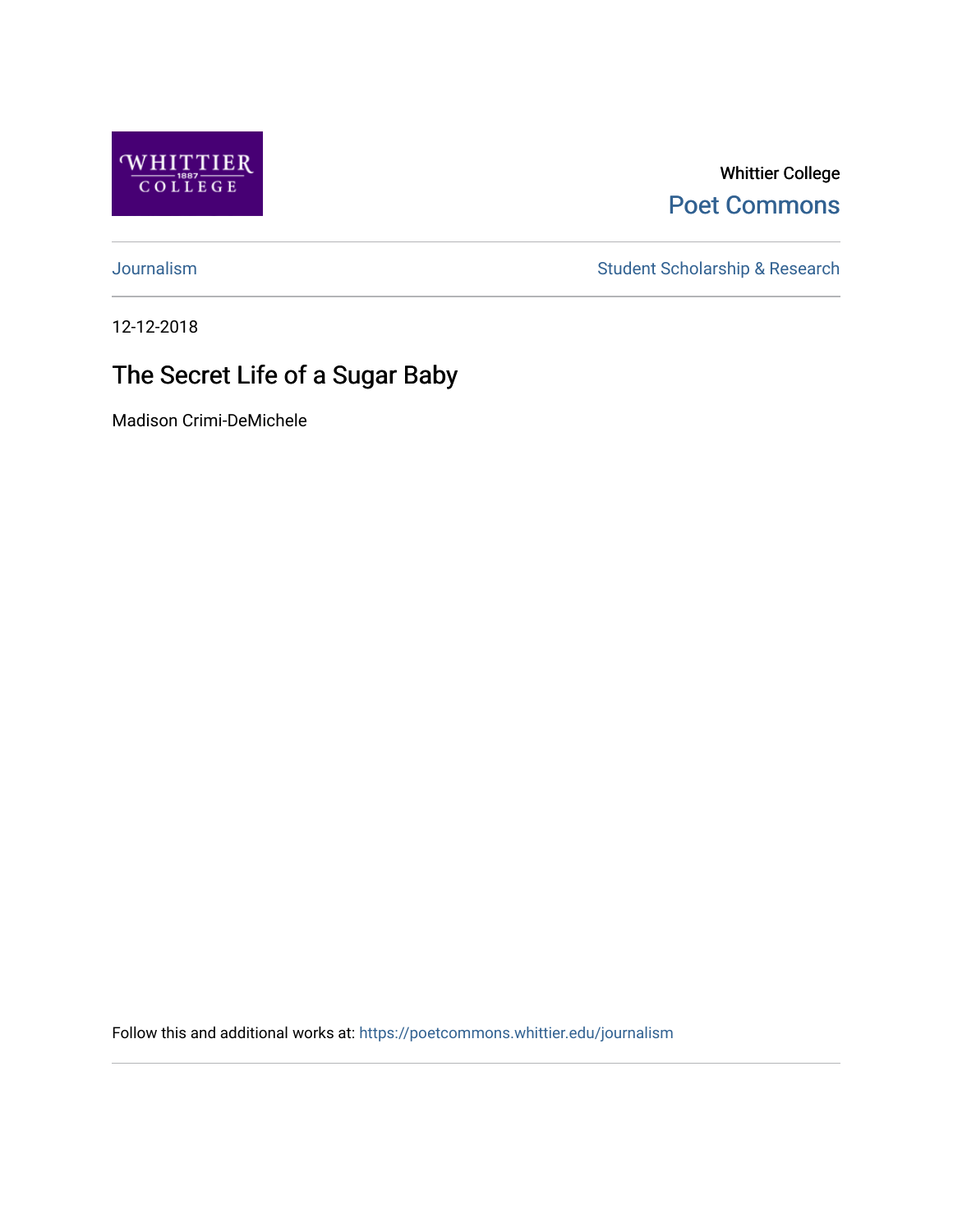#### [POETINIS: DRINK IN THE TRUTH](https://medium.com/engl-201?source=post_page-----1e024bc3acfd----------------------)

*Only you can see this message*

This story's distribution setting is off. [Learn more](https://help.medium.com/hc/en-us/articles/360018834334?source=post_page-----1e024bc3acfd----------------------)

### The Secret Life Of A Sugar Baby

Cash-strapped college students seem to be seeking arrangements



[Madison Crimi-DeMichele](https://medium.com/@crimidemichele.madison?source=post_page-----1e024bc3acfd----------------------) [Dec 12, 2018](https://medium.com/engl-201/the-secret-life-of-a-sugar-baby-1e024bc3acfd?source=post_page-----1e024bc3acfd----------------------) · 7 min read



 $\times$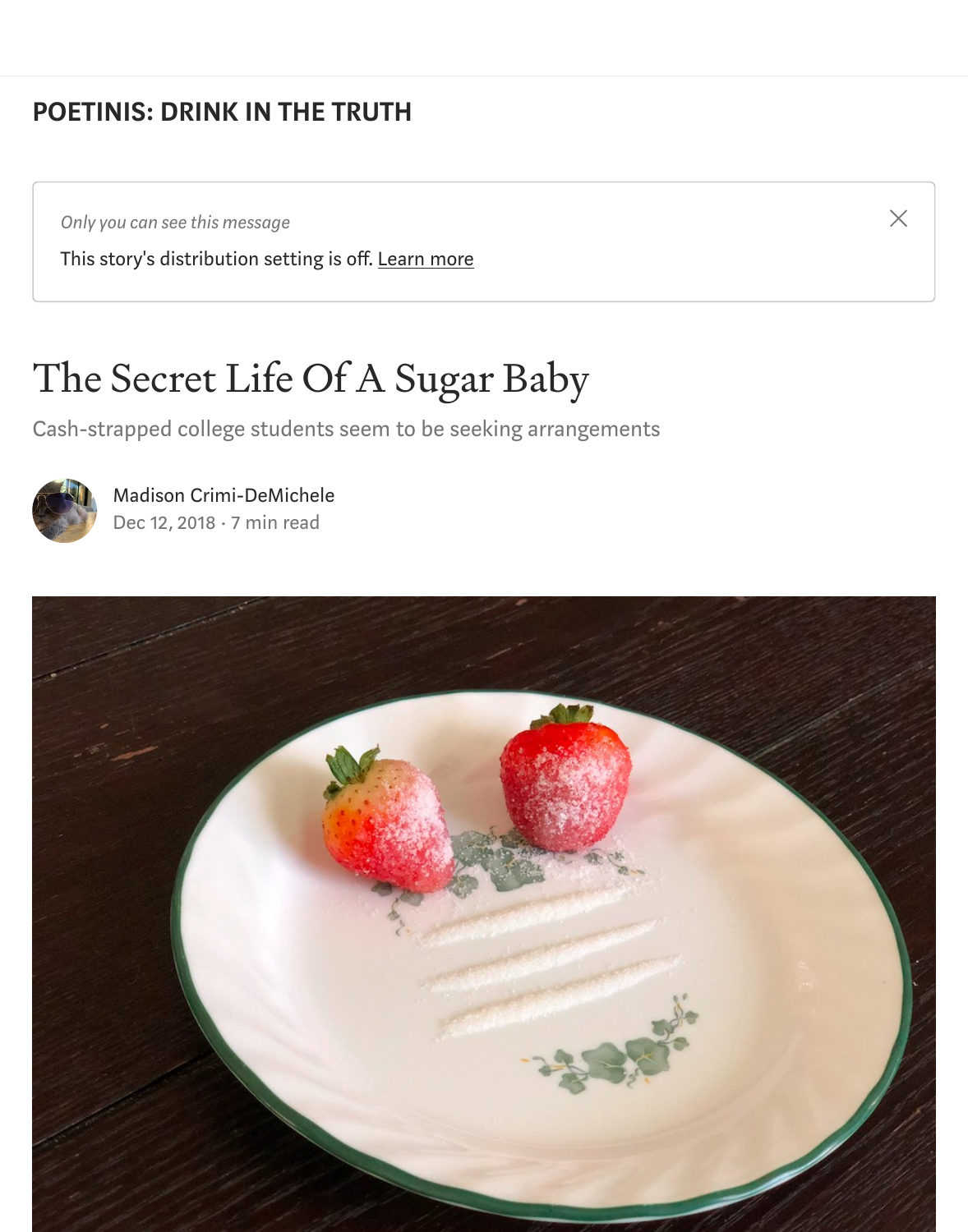## "Once, I was single, I said, 'fuck it.'"

is 8:00 a.m. on a recent Monday and everyone on Whittier College's campus seems to be cranky and cramming for finals. I am walking across the quad with someone who appears to be an average college student. Jessica (the subject's name has been changed to protect her privacy) is cute and short with an athletic build. Overwhelmed like everyone else, she is trying her best to meet due dates, budget her money and attempt to have a life at the same time. She's a typical college student with one big exception: she was a sugar baby. It

A sugar baby engages in a quasi-romantic relationships with a sugar daddy (or sugar mama) who is typically older and wealthier. In exchange for time, companionship and sometimes more, sugar babies receive money, gifts or other compensation. Sugaring, as it is called, appears to be a trend among cash-starved college students. So, maybe Jessica's experience as a sugar baby isn't all that unique after all.

Jessica tried sugaring after some friends and cousins told her about SeekingArrangement.com, which says it offers "relationships on your terms". Providing "a new way for relationships to form and grow" and which features on its homepage a blond in a red dress leaning against an executive-looking guy with a sharp suit and a fantastic hairline.

Her friends told Jessica that by signing up she could get money for simply going on dates with men. The benefits could include the opportunity to go on vacations, or even get tuition paid for. She thought it sounded easy and fun, but was worried that nothing can be that simple. Even with her small misgivings, when she broke up with her boyfriend, she decided to give it a try.

"I broke up with my boyfriend a little while ago, and I said the next time I'm single I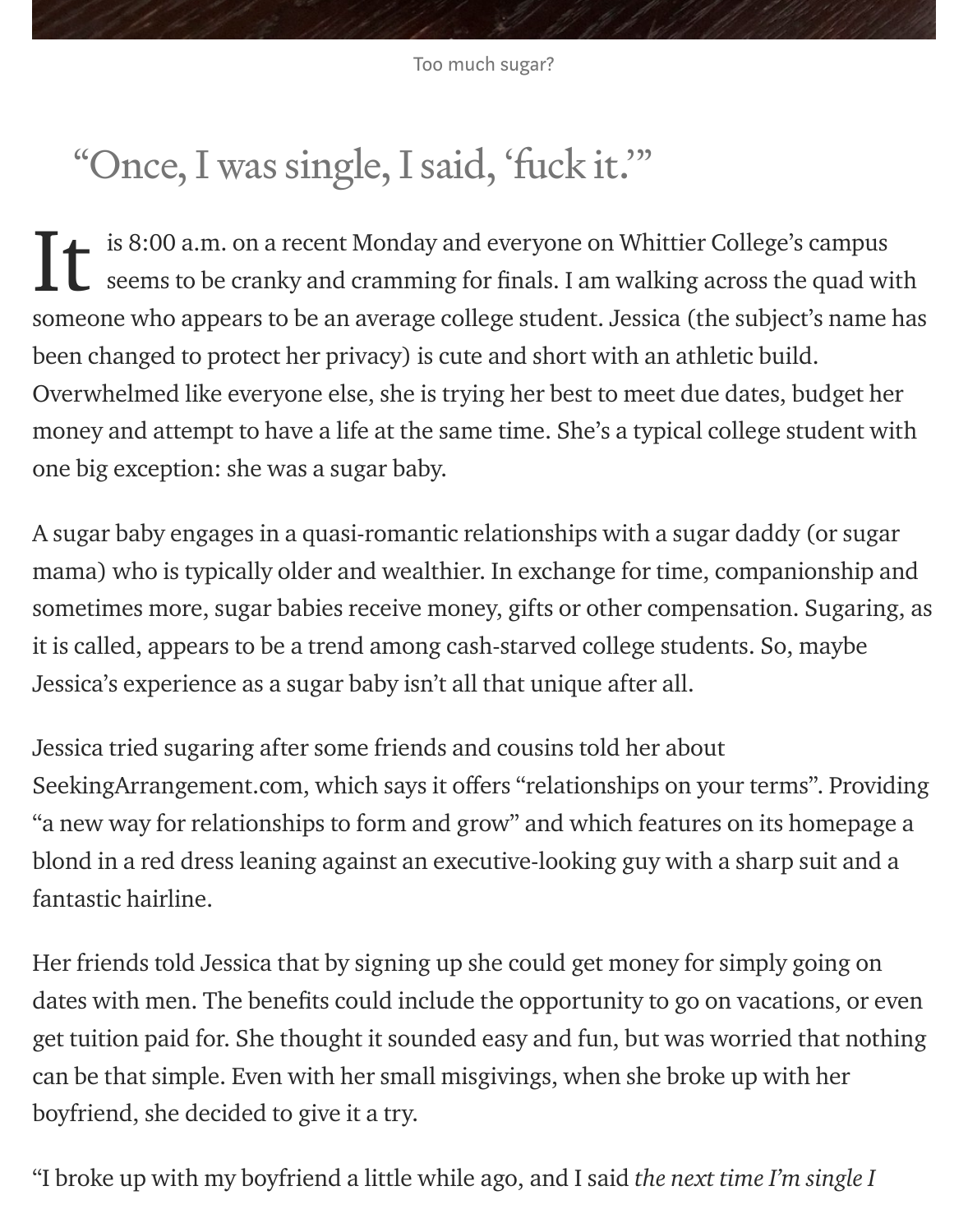should just do it. People do it all the time, but since I had a boyfriend, I felt weird," she said. "However, once I was single, I said 'fuck it.'"

...

eremy Bauer-Wolf, a freelance reporter based in Washington D.C., writes about student trends in higher education. His work has appeared in The Washington Post and The Baltimore Sun among other publications. He recently wrote an article, ["Students With Sugar Daddies" for insidehighered.com that details Seeking](https://www.insidehighered.com/news/2017/04/17/students-and-sugar-daddies-age-student-debt) Arrangement's appeal to college students. J

"It's a website that promotes relationships between a younger, cash-strapped individual, a sugar baby — stereotypically envisioned as an attractive woman — and a wealthier, older man (or woman), a sugar daddy or sugar momma. Sugar babies may be showered with cash or gifts and are spoiled and pampered in exchange for their company — or more, depending on the circumstances."

Seeking Arrangement has over 10 million active members, eight million are sugar babies while the other two million are sugar daddies or mamas. While some have criticized the site as being a veiled escort service, CEO Brandon Wade stated in 2014 interview with CNN that Seeking Arrangement is not a form of prostitution.

"Every day, a dozen of prostitutes and escorts are kicked off the site because certain language is flagged by algorithms — in an effort to maintain the 'cleanliness' of the site," he told CNN. Wade added, "Accusations of prostitution have clouded Seeking Arrangement since its inception, and I'll admit there is a fine line. But my intentions are pure. Why must we define a lifestyle we don't understand as unsavory?"

College students have gravitated to the site. Of its 3.2 million users in the U.S., 1.2 [million — almost 40 percent — identify as college students, according to Bauer-Wolf's](https://www.insidehighered.com/news/2017/04/17/students-and-sugar-daddies-age-student-debt) article. Many say it's to relieve the financial burdens of higher education, whether loans or living expenses.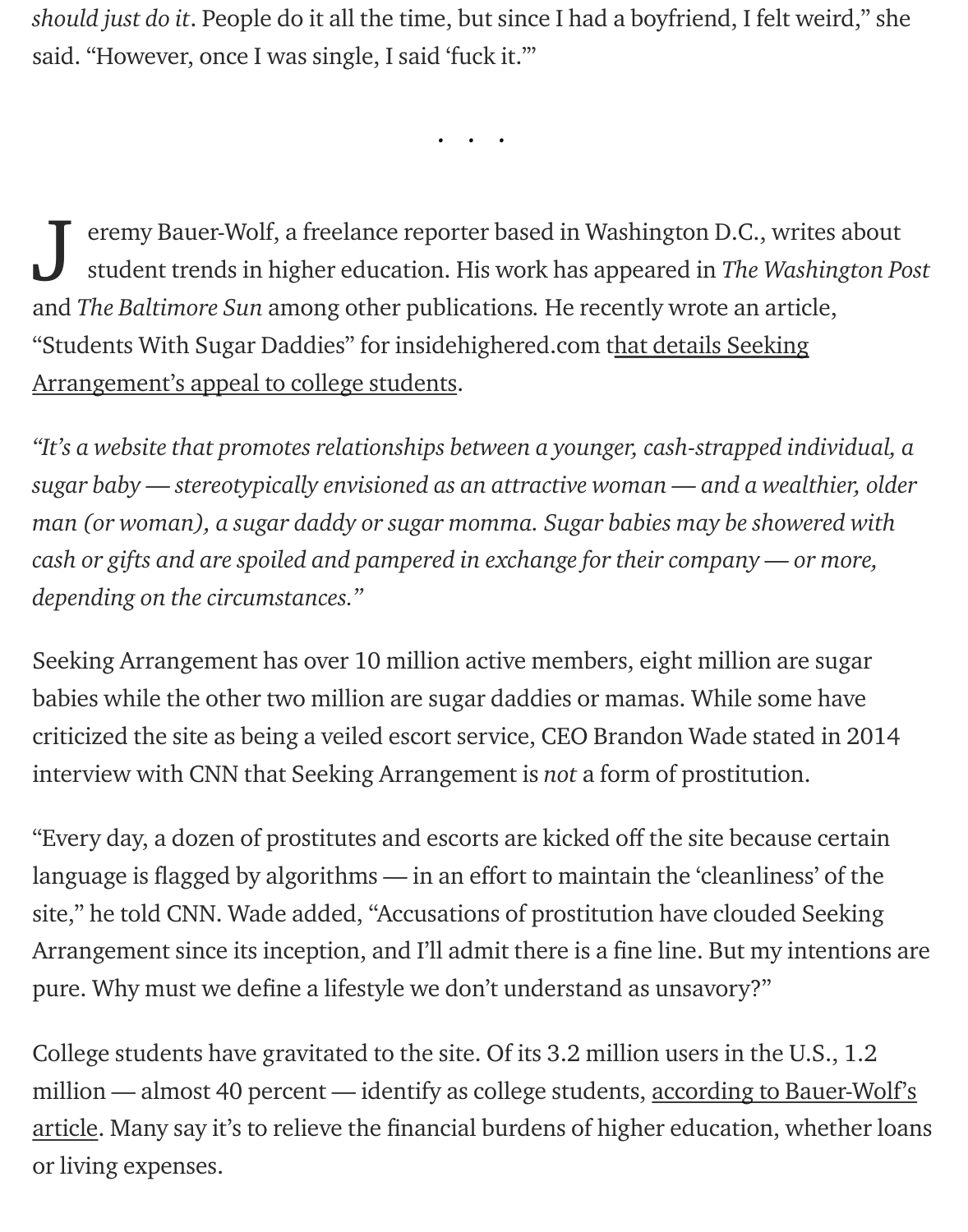Jessica, a student-athlete, said there was not enough time in a day for her to manage a job, school and practice. Seeking Arrangement gave her another option to maintain her monthly expenses and maybe have a little wiggle room with spending money.

She said that when she signed up, a lot of men would reach out to her but she has only replied to a few. "The majority of them are creepy or they get really aggressive, especially when you don't respond right away they will block you. Some of them are overly dominant, so they also get offended if you don't respond. They ask things like, 'Why don't you want me, I have money?' Some just come off weird and overly affectionate, "that is a no for me" she said.

...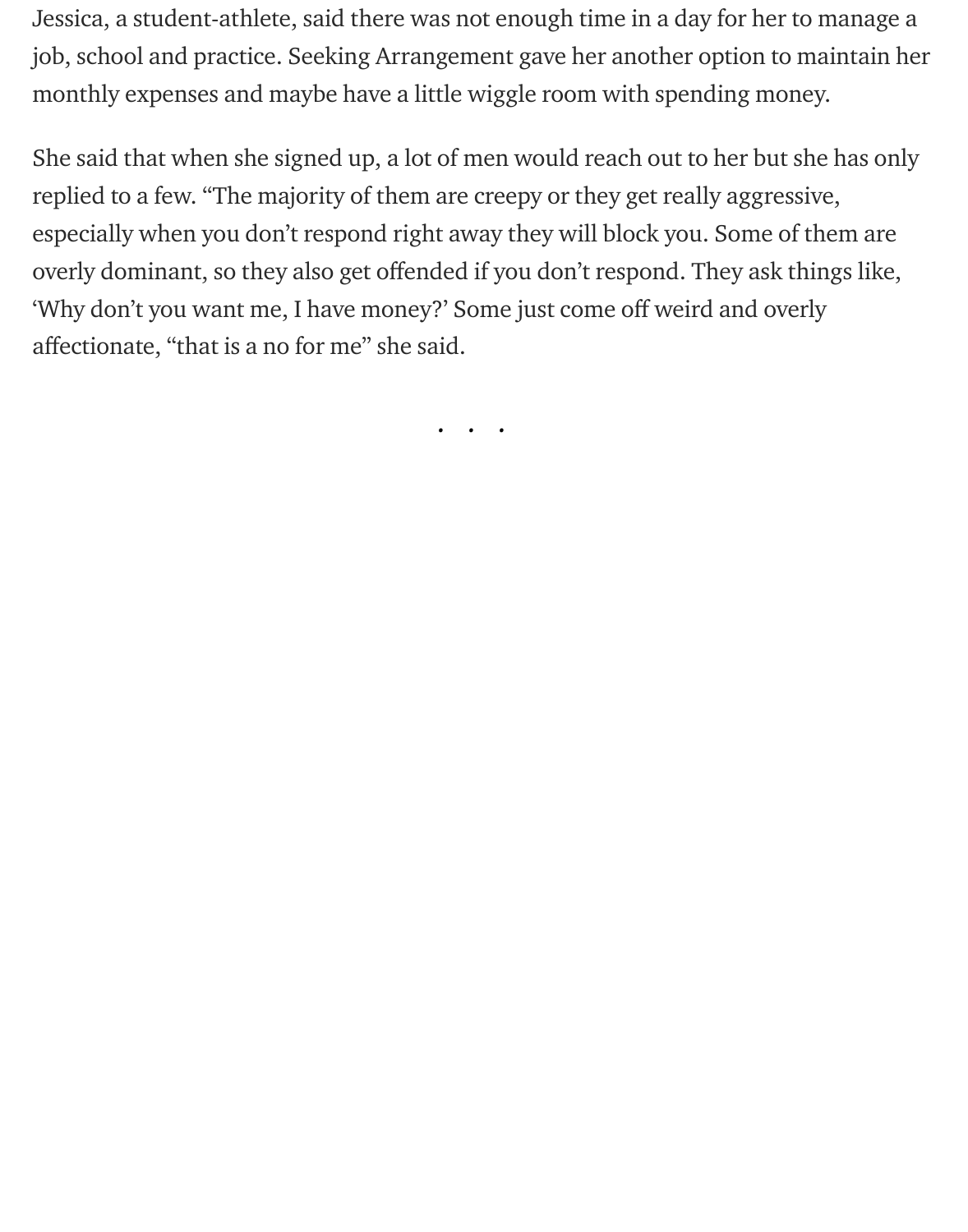# "He lived in a nice gated community, so figured if I were to scream, someone would hear me."

eeting a stranger online is a risky proposition, especially for young women who are often meeting on the man's terms. It took Jessica a while to meet someone she felt reasonably comfortable with. He was an attractive 33-year-old DJ and businessman whose longtime girlfriend, he said, cheated on him. As a result, he said he didn't want anything serious. He said he traveled a lot and just wanted to meet new people. He did not come off as aggressive and was the youngest and most fit she had communicated with, making it easier for her to say yes. M

Even so, Jesscia was aware that she was taking a big chance.

"Honestly it was pretty risky," she said. "He told me to meet him at his house — he could have killed me. But he lived in a nice, gated community, so I figured if I were to scream, someone would hear me."

Jessica told her friends where she was going and what she was doing and gave them these instructions: "If I do not send you one text by this time… then come get me, you better find me."

On the first meet up, all they did was discuss each others intentions and get to know one another. Jessica made it out alive! During the second encounter, though, things got hot and heavy.

Jessica said her sugar daddy once gave her \$600 for spending money when she went on a trip and would take her on \$300 shopping sprees. But it came with a price. "After the first time we hooked up, it felt like sex was expected every time," said Jessica.

...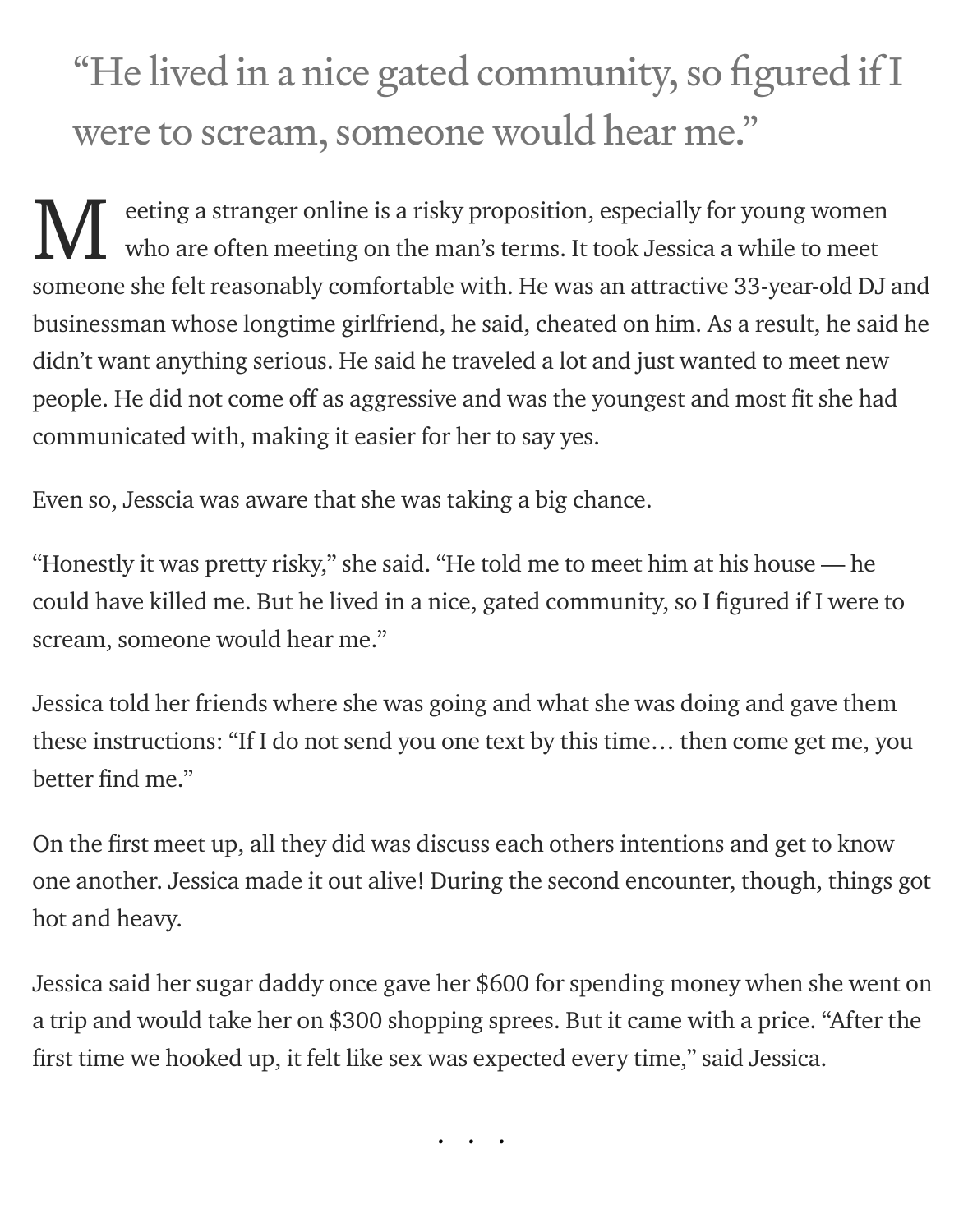"It seems that these college girls may not understand the harm they are doing to themselves. Sex and money are not a part of 'the good life.' That is, they do not lead to happiness." — Professor Rodriguez

fter a month and a half, she started to feel like it was not worth the time and effort. "He started to get really clingy, that's how they get because they feel entitled, since they are paying you for your time. So, they want you to always be available to them. " A

Jessica's sugar daddy would ask her to drive 45 minutes to see him during ridiculous hours of the night even though she had to study and get to an early- morning practice. She knew at that point it was getting to be too much and had to cut him off before anything dangerous happened. She said living a double life was taking its toll as well.

"Another reason why I stopped was because I was lying to my parents," Jessica said. "They kept asking where I was going and I would have to lie. And its pretty hard to explain to your sugar daddy that I can't drive to see you at 2:00 a.m. because my parents won't let me leave."

After a few weeks of telling him she was busy or out of town, her sugar daddy eventually got the hint.

Aside from the safety risks of this type of relationship, there may also be an emotional toll to pay for going down such a transactional path with one's time, energy and body. Whittier College professor Albert Rodriguez, who teaches a course on the philosophy of love and human sexuality, believes everyone deserves to be treated as ends in themselves and not simply as a means to an end. When someone allows themselves to be a means to an end, he says, they are aiding in their own objectification.